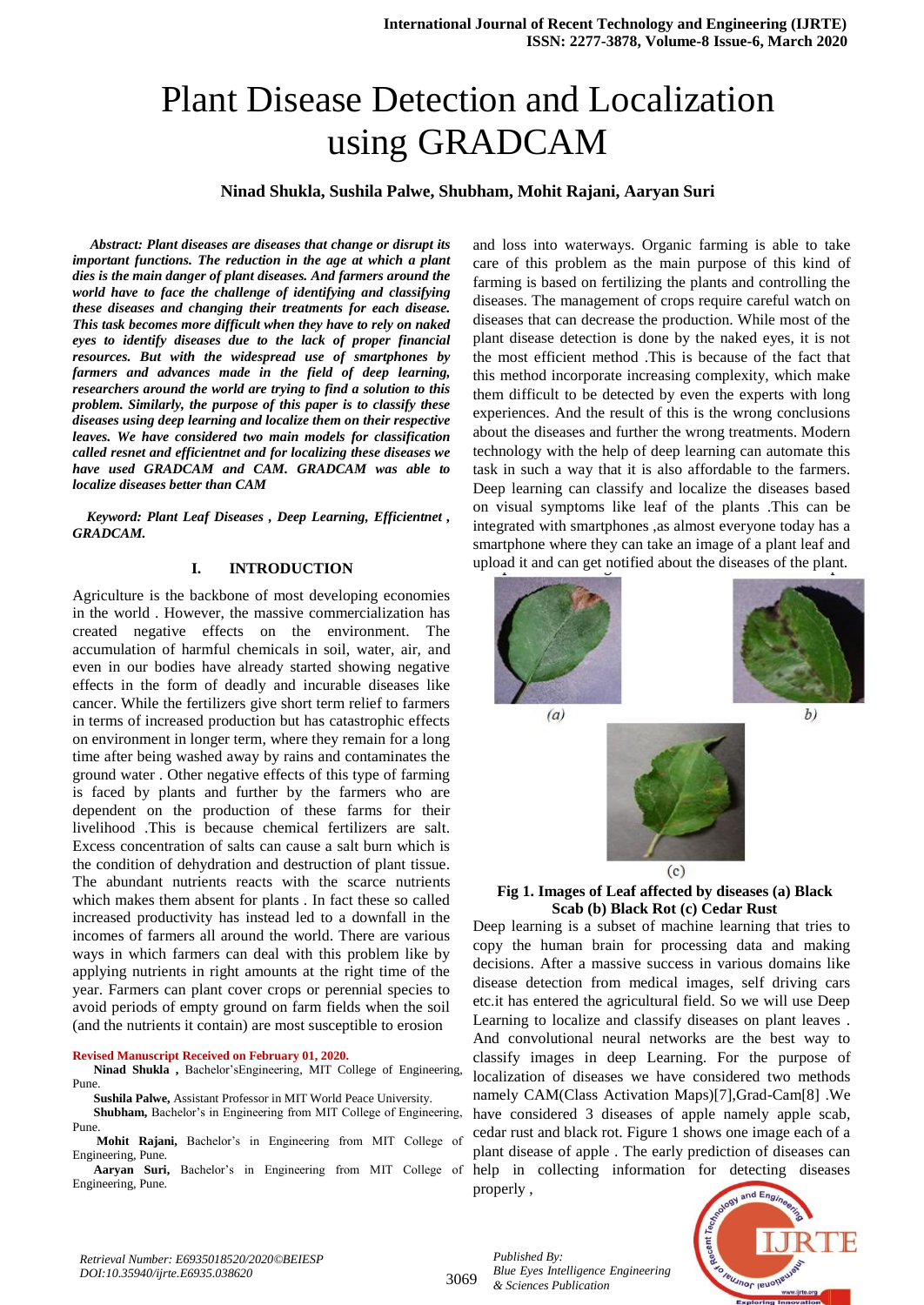and making strategies for proper plant growth

## **II. RELATED WORKS**

Here we have taken studied some research papers that have also detected and classified plant diseases.Paper[1] uses deep multiple instance learning which is based on a comparatively weak supervised deep learning model. This framework was used to build an in-field automatic wheat disease diagnosis system. It used only image level annotations to classify and localize disease areas. The training images were obtained from wild conditions. Moreover, to check the accuracy of their system they also used Wheat Disease Database 2017(WDD2017) which contains the images of wheat diseases. They used two models called VGG-FCN-VD16 and VGG-FCN-S and were able to get accuracies of 97.95% and 95.12% respectively.

In paper[2] the authors have used deep-learning based approaches with the aim of developing more suitable methodologies to detect diseases in plants using the images of the leaf of that plant.

They used three kinds of detectors for this purpose: Faster Region-based Convolutional Neural Network (Faster R-CNN), Region-based Fully Convolutional Network (R-FCN), and Single Shot Multibox Detector (SSD), which was used for this work. Identification of diseases even in very diverse and complex environment around the plant was the main advantage of this system

They used disease infected plant leaves in large amounts from Africa and Southern India for the purpose of training that were first screened by experts. They used transfer learning to retrain 3 models of CNN. Six models using images collected from various parts of banana were used to make six models. The robustness and ease of deployability for banana disease detection were shown by the results using Deep Convolutional Neural Network. Pre-trained disease recognition model was used . To develop a network that can make better predictions in terms of accuracy Deep transfer learning (DTL) was used.

In Paper [4] model was developed to identify 13 categories of plant diseases among healthy leaves , with the added ability to separate them from their environment. This method of disease recognition had never been proposed before according to author. The paper fully describes all the steps to implement this disease recognition model, beginning from collecting data , prescreened by experts .Using framework, Caffe (which was made by Berkley Vision and Learning center)the CNN models were trained. 91% and 98% were the respective precision they obtained and on average 96.3% on separate class tests were the experimental results. The technique which is applied to process the digital information from the images is called image processing

While the technique used to detect a disease from the input images is called plant disease detection. In paper [5] methods based on text based features extracted from the images were used. Extraction of these text based features was done by GLCM algorithm. Input images were segmented using clustering techniques like k-mean clustering. Classification of input image into two classes was done by using SVM classifiers on already present algorithms. KNN classification is used instead of SVM classifier to get better performance.

The result was improved accuracy and classifying the data into multiple classes.

This paper[6] presents an improved method for leaf disease detection using an adaptive approach. The algorithm presented used to preprocess, segment and extract information from the preprocessed image. K-Means algorithm is used for segmentation to achieve different clusters. The shape feature and color texture features are obtained from the affected regions and sent to the SVM classifier.

## **III. PROPOSED METHODOLOGY**

Plants are very vulnerable to all the harms and abnormalities caused by the diseases. There are two types of factors that cause diseases to plants which are biotic and abiotic factors. Living things like fungi ,bacteria ,viruses ,nematodes ,insects ,mites and animals are responsible for Biotic plant diseases. On the other hand, nonliving factors like drought stress , sunscald, freeze injury, wind injury, chemical injury ,nutrient deficiency are the main reasons behind abiotic problems. Moreover, improper methods like watering too much also contributes to abiotic disorders . Abiotic diseases do not show many disease signs while biotic diseases show physical symptoms of these pathogens like fungal growth, bacterial ooze, or nematode cysts, or the presence of mites or insects. Sadly the destruction done by both biotic and abiotic factors appear like each other. Despite of properly looking for the signs, correctly detecting can be hard. For instance, changing leaf color to brown of a leaf of oak tree is caused by drought stress is similar to browning of leaf due to oak wilt ,a vascular problem, or browning due to anthracnose, a not very serious plant disease.. In this paper we have discussed the use of visual explanation techniques to localize diseases through leaves. These include CAM and Grad-Cam .And for classifying we have used Efficientnet[10].

## **A).CAM**

They help in the understanding that which part or region of the image have how much influence on the prediction of the class of that image. Heat maps are used to highlight the pixels which have greater effect on the class of that image. The layers of CNN behave like unsupervised model in this case. And we are saved from the tedious work of annotating the huge dataset with bounding boxes manually . The implementation of the class activation map technique depends on the global average pooling layers which are augmented after the final convolutional layer to spatially diminish the image dimensions and reduce parameters hence minimizing over-fitting. The flow through CAM based architecture can be described in the following ways. Before the last CNN layer in a normal neural network, let us assume an N dimensional image with N number of filters; If the input image is m\*m, the shape of the output of final layer will be N\*a\*a where a is the number of filters in the previous layer. The global pooling layer takes the N channels and returns their spatial average where channels with higher activations have higher signals.



*Retrieval Number: E6935018520/2020©BEIESP DOI:10.35940/ijrte.E6935.038620*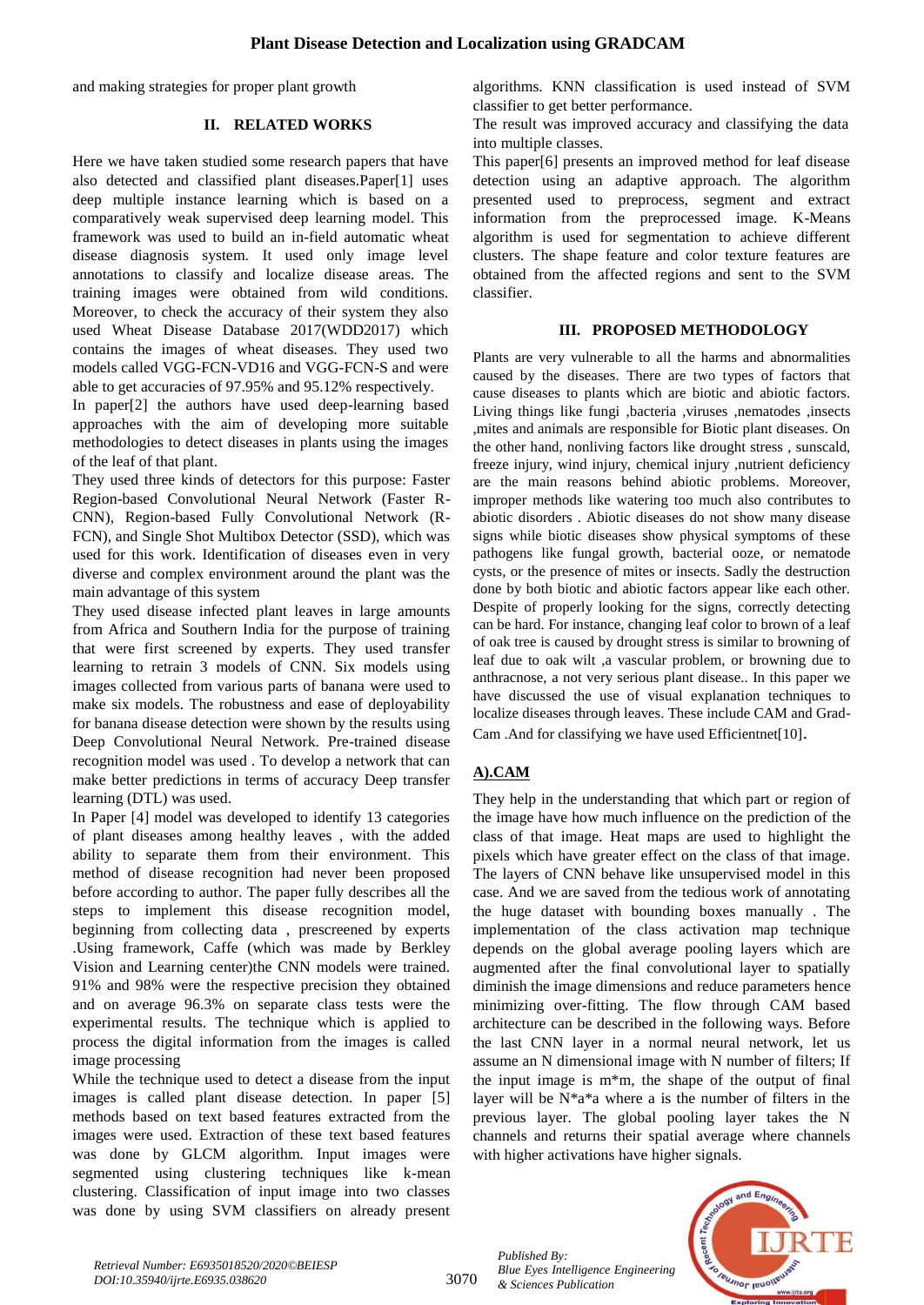A weight isthen given to each output per class by either attaching dense linear layers with softmax or by putting linear classifiers on the top of GAP. A heat-map is then created for each class as output images from the previous layer are employed in calculating their weighted sum.



## **Fig.2 Architecture of CAM[7] Fig .3 Architecture of Grad-Cam[8]**

In any neural network vectors which are the partial derivative of the function  $f(x)$  and are directed towards the greatest rate of increase of that function are called gradients. Based on this information flowing through a generic convolutional network, Grad-CAM uses class specifics to produce localization maps of the significant regions of the image, making black box models more transparent, by displaying visualizations that support output predictions. In other words, Grad-CAM combines pixel space gradient visualization with class discriminative property. Here assumption are made that the final score as described below can always be calculated as a generalized linear combination of pooled average feature maps which depends on the following parameters: weights for a particular feature map, number of pixels in the activation map etc. Final feature map is a heat map for various channels with relation to the category. So it weighs every channel in the feature with the class gradient with respect to that channel and finds out its importance for that category. The average pooling over the two dimensions of the gradient of that particular class output with respect to one particular feature map tells us the importance of that feature map for that class which is then further multiplied with the feature map and its results are then pooled along the channel dimensions. Then a non linear ReLU transformation is used to normalize it to positive region predictions. And these spatial score defines the importance of that feature map to that class. The current pixel space visualization are combined with Grad-CAM to obtain high resolution class discriminative visualization called Guided Grad-CAM .In this backward RELU pass is modified to pass only positive gradients which improves backpropogation's ability to localize even the smaller objects. This makes it perfect for this project as the guided backpropagation algorithm helps obtain coarse localization of the diseases on plant leaves.But it does have some drawbacks like it cannot localize the multiple instances of same class. This means that if there is more than one region where same disease is present then Grad-Cam will not be able to localize it. Other disadvantage is that continuously upsampling and downsampling might lead to loss in signal



#### **B)Grad-Cam C).Grad-Cam++**

Improvement over the disadvantages of Grad-Cam were made in Grad-Cam++ as it can perform a better localization multiple instances of same class in a single frame. Its ability to localize scattered instances is especially helpful for multi label classification. Unlike Grad-cam ,Grad-Cam++ gives different weightage to each pixel according to their importanceIn the gradient feature map. Grad-Cam++ is a generalization of Grad-Cam .The weights of Grad-Cam++ is shown as follows[9]

$$
w_{c}^{k}=(\sum_{i}\sum_{i}(\frac{\partial^{2}Y^{c}}{(\partial A_{i\,j}^{k})^{2}})/(2(\frac{\partial^{2}Y^{c}}{(\partial A_{i\,j}^{k})^{2}})+\sum_{a}\sum_{b}A_{a}{}_{b}^{k}(\frac{\partial^{3}Y^{c}}{(\partial A_{i\,j}^{k})^{3}})))(relu(\frac{\partial Y^{c}}{\partial A_{i\,j}^{k}}))
$$

But there is an assumption made that score of particular class must be a smooth function and so, the differentiable exponential function is passed through the penultimate layer. The higher order derivatives are ignored and saliency maps act as a linear combination with RELU forward activations. Saliency maps after up-sampling are multiplied point-wise with pixel visualization which is produced by guided back propagation which further leads to the generation of class-discriminative saliency maps. Using weighted combination of gradients Grad-CAM++ generates the best salience map .All these advantages of Grad-Cam++ makes it the best approach to localize different diseases and even the same diseases but at different places in the same frame.So to overview these three methods with their computing expressions



*Published By: Blue Eyes Intelligence Engineering & Sciences Publication*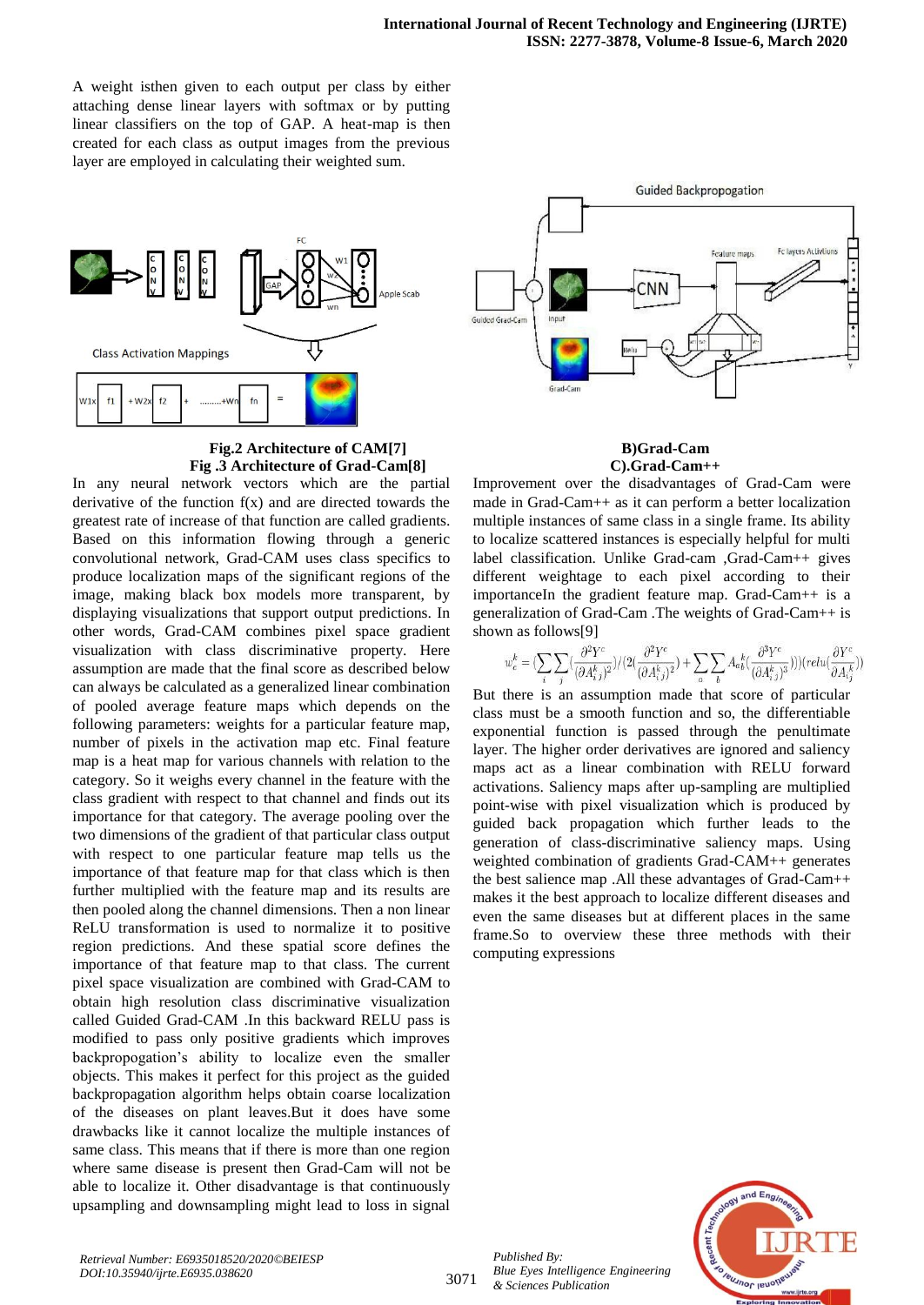

**Fig.4 An overview of CAM, Grad-CAM and Grad-CAM++[9]**

## **IV. EXPERIMENT RESULTS**

The first step of our project is data collection. After collecting the data we used some preprocessing techniques then the data was trained on various deep learning models and the results were compared after that we used various localization techniques called CAM and Grad-Cam .



**Fig.5 Overview of the system D) Data Collection**

We have used the Plantvillage for training our models. We used one plant category of apple .Within the plant village dataset there are a total of 1902 images of apple in each of the three formats called color, segmented, grayscale. And a total of 5706 images.Three diseases of apple were considered called as apple scab , cedar rust and back rot. Here 987 images of healthy plant leaves,378 of scab ,372 of black rot and 165 of apple cedar rust were available .So it can be seen that the dataset was imbalanced. In order to avoid using all the unnecessary information which could lead to model getting some bias in data segmented image parts of the leaves are used. Plantvillage dataset was collected using regularized technique. A script was used for automatically obtaining the Segented images. Colors, Saturation components (in various color spaces) from various sections of the image and lightness were analyzed to produce a group of masks. Thiese masks were then used for segmentation. We were also able to fix the color casts which was very strong in some of the images of the collection and this helped us to remove a potential bias. We have used the Plantvillage for training our models. We used one plant

category of apple .Within the plant village dataset there are a total of 1902 images of apple in each of the three formats called color, segmented, grayscale. And a total of 5706 images.Three diseases of apple were considered called as apple scab , cedar rust and back rot. Here 987 images of healthy plant leaves,378 of scab ,372 of black rot and 165 of apple cedar rust were available .So it can be seen that the dataset was imbalanced. In order to avoid using all the unnecessary information which could lead to model getting some bias in data segmented image parts of the leaves are used. Plantvillage dataset was collected using regularized technique. A script was used for automatically obtaining the Segented images. Colors, Saturation components (in various color spaces) from various sections of the image and lightness were analyzed to produce a group of masks. Thiese masks were then used for segmentation. We were also able to fix the color casts which was very strong in some of the images of the collection and this helped us to remove a potential bias.



#### **Fig.6 Images of Applescab in three forms called color,grayscale and segmented**

#### **E Image Preprocessing.**

The Plantvillage dataset contains images of different diseases in varying amounts. This makes it imabalanced. This imbalanced dataset leads to overfitting in any model. According to machine learning whenever a model explains random noise instead of underlying relationship it introduces overfitting. [12].There are many solutions to overcome this problem like upsampling , undersampling. We have used image augmentation technique to deal with this problem [13].Here we first compared the number of images available for each class and then we generated more images by applying 3 kinds of transformations on the images of the minority class. Here the image on which transformation was to be applied was selected randomly and the transformation to be applied was also selected randomly. The transformations applied were random noise, horizontal flip and random rotation .





**Original image**

*Blue Eyes Intelligence Engineering* 

*Published By:*

*& Sciences Publication* 

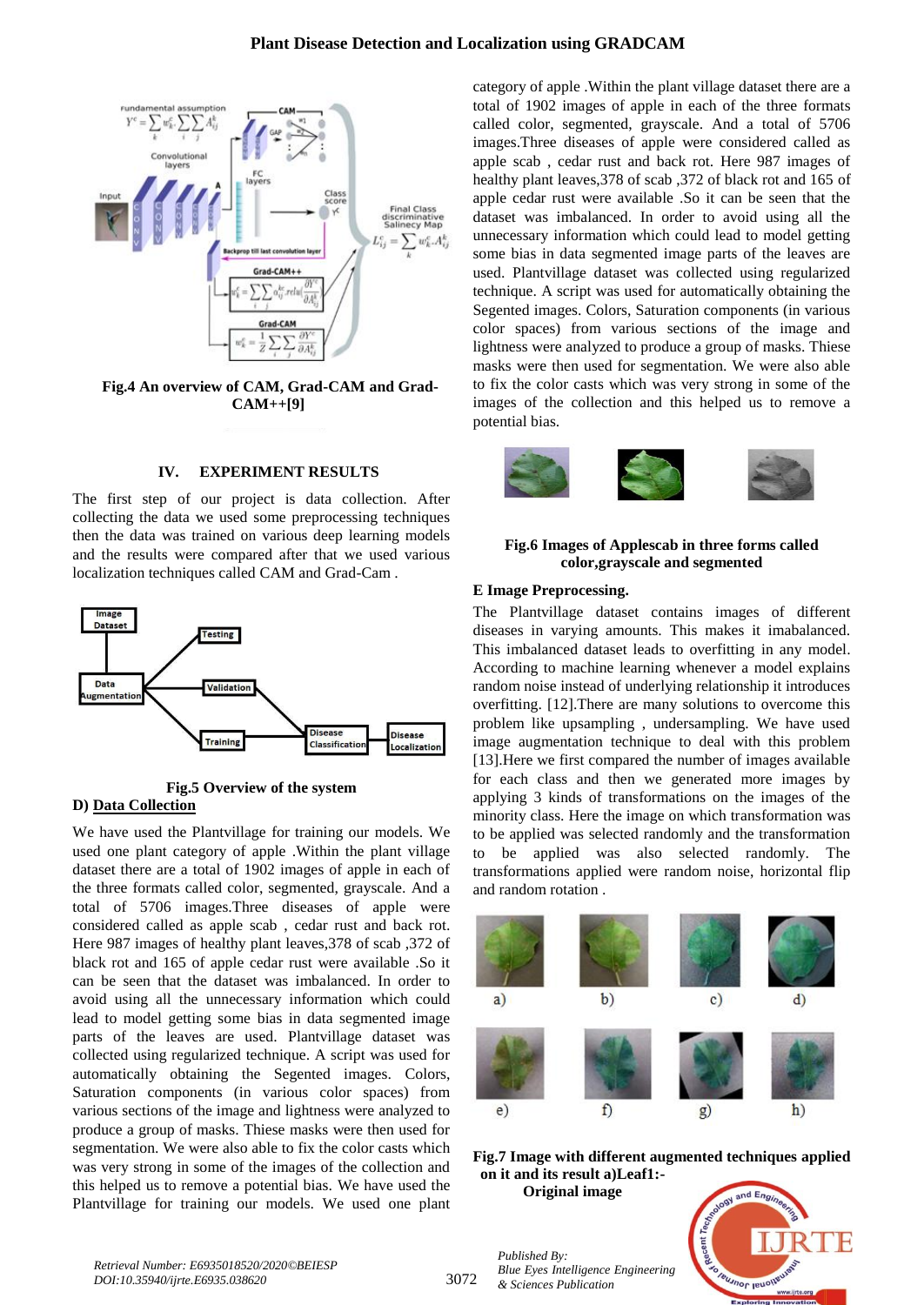#### **b)Leaf1:Flipped imagec)Leaf1:- Rotated image d)Leaf1:-imagewith noise e)Leaf2:-Original image f)Leaf2:-Flippedimage g)Leaf2:-Rotated image h)Leaf2:-image with noise**

In recent years CNNs have been able to get massive success in recognising and classifying images [14] [15] [16] [17] [18]. Before CNN, features were obtained using hand engineering and then these features were used to classify images using learning algorithms. Some examples of these feature extractors are SIFT[19],HoG[20]. Then came, AlexNet[14] which was able to perform supervised learning using DCNN structure for classification of images with more than one classes, and left behind other approaches of using hand-engineering to obtain features by a large measure. And due to the removal of the tedious work of extracting features and their generalization they have become the best method for computationally inferring disease on plant.

So we used DCNN called Efficientnet [10] for classification task The main advantage of Efficient Net is that it is smaller as compared to other models which gave same accuracy on image net data. For insatnce, the ResNet50 underperforms the EfficientNet even though ResNet50 has 23,534,592 parameters .On the other hand EfficientNet has

only 5,330,564 parameters. Its main building block is mobile , combined with inverted bottleneck MBConv. By directly using connections between bottlenecks that joins a less number of channels than expanding layer depth wise seperated convolution that efficiently decreases calculations by a factor of  $k^2$ , than the earlier models.Here kernel size is represented by k, which tells the height and width of the 2D window.

**Table 1:- Mean F1 score across various experimentconfigurations . Each cell in the table represents the Mean F1 score,mean precision, mean recall for the corresponding experimental configuration.**

|            |           | Efficientnet |           |           | Reset    |           |         |
|------------|-----------|--------------|-----------|-----------|----------|-----------|---------|
|            |           | F1-Score     | precision | Recall    | F1-Score | Precision | Recall  |
| Train:-20% | Grayscale | 0.745        | 0.78      | 0.74      | 0.67     | 0.7875    | 0.6975  |
| Test:-80%  | Color     | 0.8675       | 0.89      | $0.8\,$   | 0.72     | 0.807     | 0.72    |
|            | Segmented | 0.8225       | 0.86      | 0.83      | 0.74     | 0.8275    | 0.7675  |
| Train:-40% | Grayscale | 0.79         | 0.81      | $\rm 0.8$ | 0.63     | 0.7625    | 0.69    |
| Test:-60%  | Color     | 0.8025       | 0.87      | 0.805     | 0.68     | 0.7125    | 0.685   |
|            | Segmented | 0.835        | 0.865     | 0.84      | 0.46     | 0.7075    | 0.5375  |
| Train:-50% | Grayscale | 0.7525       | 0.76      | 0.765     | 0.7      | 0.827     | 0.7175  |
| Test:-50%  | Color     | 0.8225       | 0.8725    | 0.8375    | 0.75     | 0.8       | 0.76    |
|            | Segmented | 0.84         | 0.8875    | 0.84      | 0.64     | 0.665     | 0.665   |
| Train:-60% | Grayscale | 0.8          | 0.815     | 0.8125    | 0.81     | 0.8275    | 0.8275  |
| Test:-40%  | Color     | 0.795        | 0.825     | 0.82      | 0.77     | 0.865     | 0.7725  |
|            | Segmented | 0.74         | 0.845     | 0.75      | 0.705    | 0.7675    | 0.735   |
| Train:-80% | Grayscale | 0.7          | 0.725     | 0.725     | 0.705    | 0.7675    | 0.735   |
| Test:-20%  | Color     | 0.835        | 0.875     | 0.8375    | 0.78     | 0.8175    | $0.8\,$ |
|            | Segmented | 0.8475       | 0.88      | 0.8525    | 0.74     | 0.805     | 0.74    |



*Published By:*

*& Sciences Publication* 

*Blue Eyes Intelligence Engineering*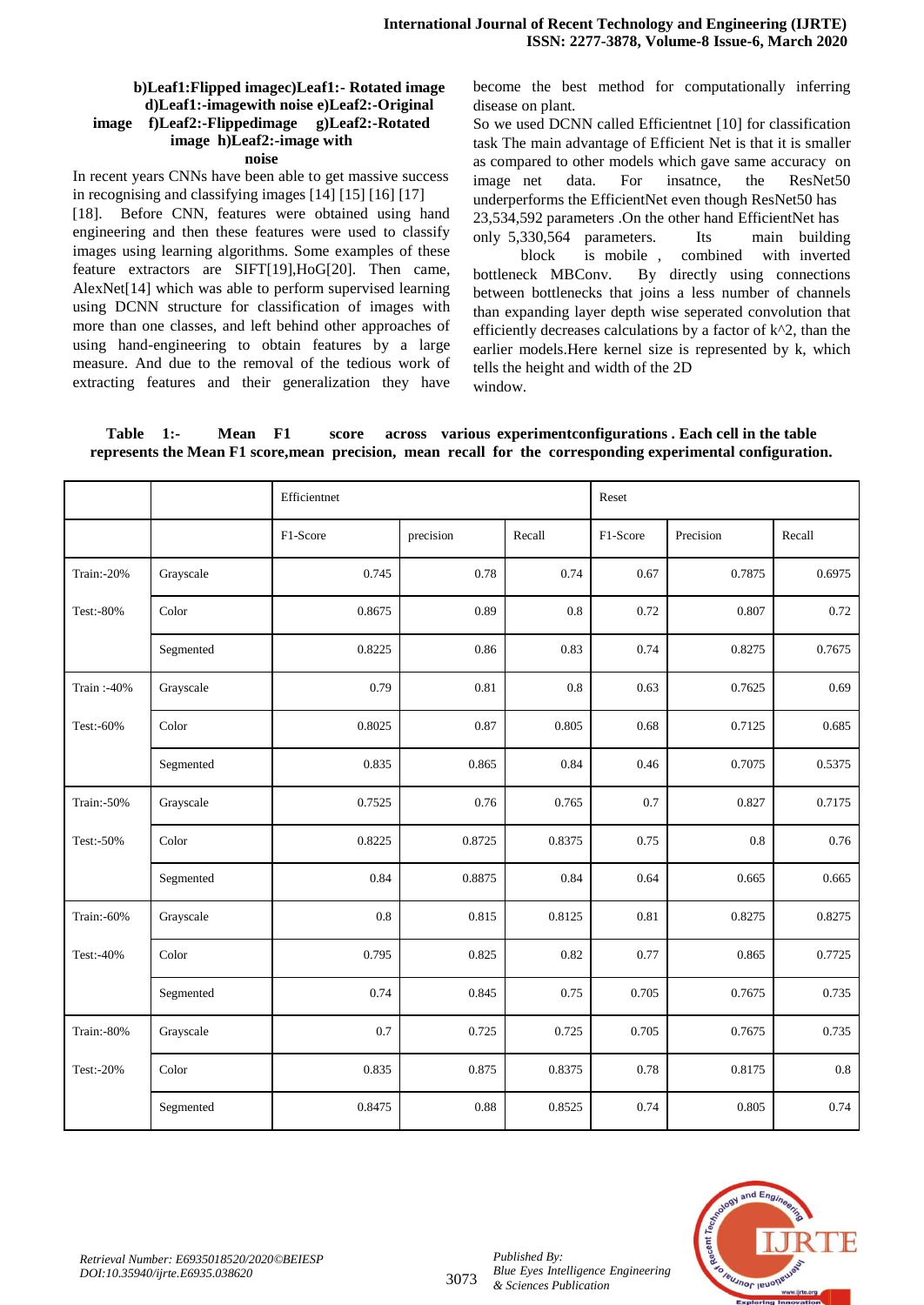

**Fig.8 History of training Efficientnet with 60% training data and 40% testing data contains colored images accuracy**



**Fig.9 History of training Resnet with 60% training data and 40% testing data contains colored image Model accuracy**

b)Apple scab

Resnet

c)Apple Scab

c)Apple Scab

c)Cedar rust

Efficientnet

**Efficientnet** 

Efficientnet

## **g)DISEASE LOCALIZATION**



a) Apple scab



a) Apple Scab



a)Cedar rust





b)Apple scab

Resnet

b)Cedar rust Resnet

**Fig.10 Shows the image of the leaf with plant and the othertwo images show how Grad-Cam was able to localize them after being attatched to Resnet and Efficientnet**

#### **V. CONCLUSION**

Protecting a crop from diseases is not a simple task. And knowledge of the pests, pathogens and detecting them plays an important part in protecting them from diseases. We have tried to make a specialized deep learning model to classify and localize diseases. The classification of different type of plant diseases by our proposed method is shown by our experimental results and comparisons. And our comparison between Grad-CAMs of two separate models show how both of them are able to localize these diseases. And the main advantage of this model is that the huge dataset did not have to be separately annotated with bounding boxes to localize the diseases. And this is the main reason that this approach in future can also be used for annotating huge datasets using categorical data. By making the visualizing techniques these activation maps might also be used as segmented masks for computer vision tasks like Semantic segmentation. As it can make the process of masking automatic rather than manual . We hope that our proposed system will be able to contribute to the field of agriculture

## **REFERENCES**

- 1. Lu, Jiang, et al. "An in-Field Automatic Wheat Disease Diagnosis System."Electronics in Agriculture, 369– 379., doi:10.1016/j.compag.2017.09.012.
- 2. Akila, M., and P. Deepan. "Detection and Classification of Plant Leaf Diseases by Using Deep Learning Algorithm." International Engineering Research & Technology (IJERT), 2018,www.ijert.org/research/detection-and-classification-of-plantleaf-diseases-by-using-deep-learning-algorith m-IJERTCONV6IS07082.pdf
- 3. Selvaraj, Michael Gomez, et al. "AI-Powered Banana Diseases and Plant Methods, vol. 15, no. 1, 2019, doi:10.1186/s13007-019-0475-z.
- 4. Sladojevic, Srdjan, et al. "Deep Neural Networks Based Recognition of Plant Diseases by Leaf Image Classification."Computational Neuroscience, vol. 2016, 2016, pp. 1–11., doi:10.1155/2016/3289801. Kaushal, Gautam, and Rajni Bala. "GLCM and KNN Based Algorithm for Plant Disease Detection ."
- 5. International Journal of Advanced Research inElectrical,ElectronicsEngineering,
- Julydoi:https://www.ijareeie.com/upload/2017/july/36\_5\_GLCM.pdf. 6. Patil, Sandeep B., and Santosh Kumar Sao. "An Improved Leaf Disease Detection Using Collection OfFeatures And SVM Classifiers." International Journal for Research in Applied Science & Engineering Technology (IJRASET), June 2015, www.ijraset.com/fileserve.php?FID=2871.
- 7. Zhou, Bolei, et al. "Learning Deep Discriminative Localization." 2016 IEEE Conferenceon Computer Vision and Pattern Recognition (CVPR), 2016. doi:10.1109/cvpr.2016.319.
- 8. Selvaraju, Ramprasaath R., et al. "Grad-CAM: Visual ExplanationsfromDeepNetworksvia Gradient-Based Localization." 2017 IEEE International Conference on Computer Vision (ICCV), 2017, doi:10.1109/iccv.2017.74.
- 9. Chattopadhay, Aditya, et al. "Grad-CAM++: Generalized Gradient-Based Visual Explanations for Deep Convolutional Networks." 2018 IEEE Winter Conference on Applications of Computer Vision (WACV), 2018, doi:10.1109/wacv.2018.00097.
- 10. Tan, Mingxing, and Quoc V. Le. "] EfficientNet: Rethinking Model Scaling for Convolutional Neural Networks ." ArXiv:1905.11946v2, 10 June 2019, arxiv.org/abs/1905.11946.
- 11. Zhongzhi, Han. "Using Deep Learning for Image-Based Plant Disease Detection." Computer Vision-Based Agriculture Engineering, 2019, pp. 295–305., doi:10.1201/9780429289460-24.
- 12. D. M. Hawkins, "The problem of over-fitting," Journal of Chemical information and Compute Sciences, vol. 44, no. 1, pp. 1–12, 2004.
- 13. Mikolajczyk, Agnieszka, and Michal Grochowski. "Data Augmentation for Improving Deep Learning in Image Classification Problem." 2018 International Interdisciplinary PhD Workshop (IIPhDW), 2018, doi:10.1109/iiphdw.2018.8388338.
- 14. Krizhevsky A, Sutskever I, Hinton GE (2012) Imagenet classification with deep convolutional neural networks in Advances in neural information processing systems. pp. 1097–1105.
- 15. Zeiler MD, Fergus R (2014) Visualizing and understanding convolutional networks in Computer vision–ECCV 2014. (Springer), pp. 818–833.
- 16. Simonyan K, Zisserman A (2014) Very deep convolutional networks for large-scale image recognition. arXiv preprint arXiv:1409.1556.



*Published By: Blue Eyes Intelligence Engineering & Sciences Publication*